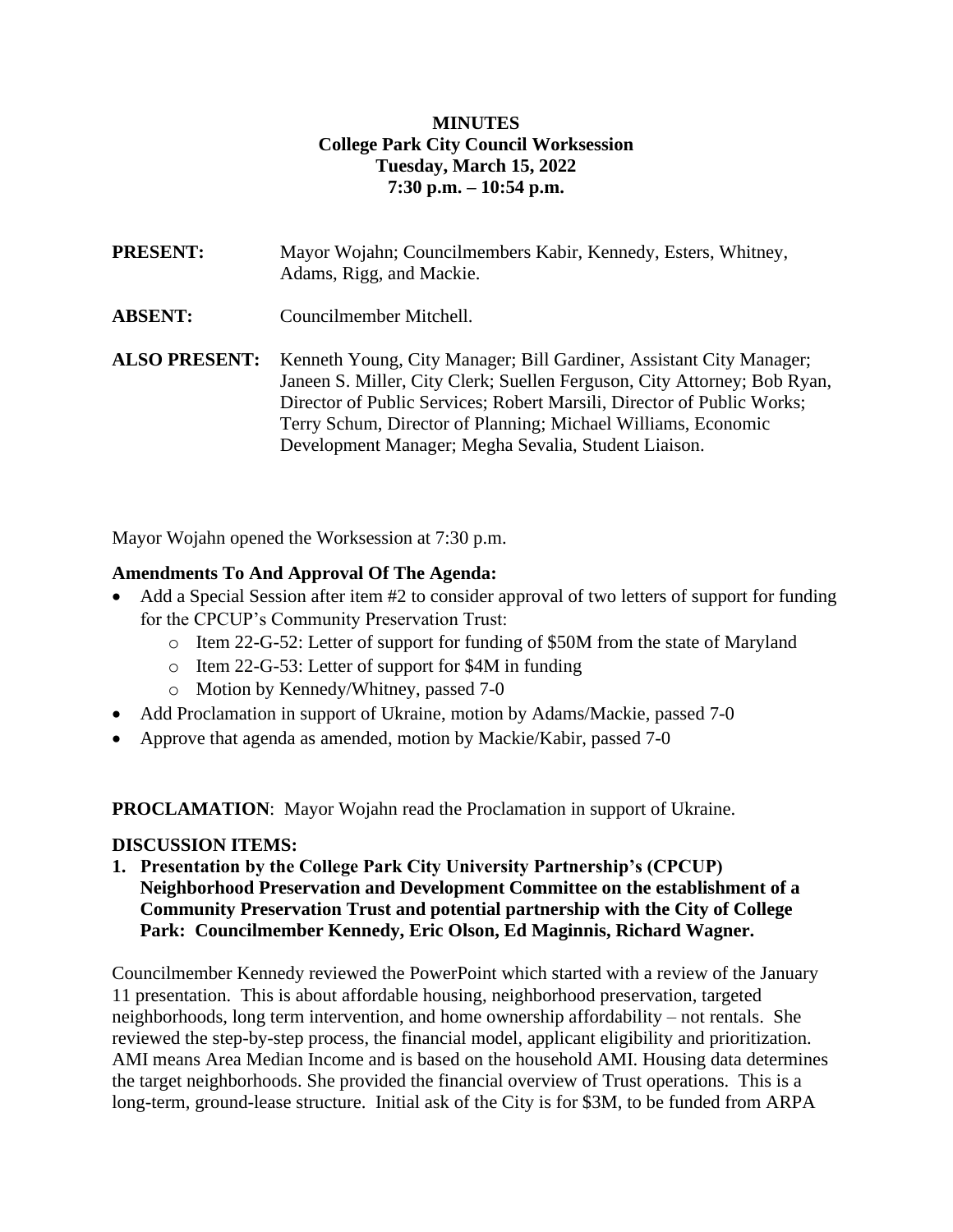funds, with a reevaluation at the six-month mark, when they will return with more information and for final approval. No funds will transfer until that time. The City Attorney provided a draft MOU to be voted on next week. They are also going out for other funding -- \$4M ask to the state through the 21<sup>st</sup> delegation. Annual reporting and annual audit will be provided.

Questions:

- How often are targeted neighborhoods reevaluated,
- What about when a group/entity/family member buys a house for another individual,
- Whether the trust wants to maintain control of major repairs (i.e. roof),
- Amend/clarify language in MOU at end of  $7<sup>th</sup>$  Whereas to specify any funds from appreciation return to the "Project",
- At what point would the City notify the trust that we want them to return any unaccountedfor ARPA funds,
- Periodic check-in with the City Manager,
- Governance of the trust how it is established and governed (501c3),
- Will the UMD commit equal funding,
- We don't want the trust to undercut or compete with a home buyer that would be coming in on their own,
- Can we work with the County to waive the transfer/recordation tax,
- How will this help District 2 and District 3,
- Will the trust invest in blighted property,
- What happens if the mortgage is under water.

Councilmember Kennedy will have a one-page FAQ for next week's packet to help Councilmembers explain this.

Two requests:

- Letter to the State supporting the \$4M investment requested by the  $21<sup>st</sup>$  Delegation Special Session tonight.
- Approval of the MOU next week on the Consent Agenda.
- **2. Discuss a draft proposal by the 21st District for the State to provide a one-time contribution of \$50 Million to the University of Maryland to subsidize the construction and/or acquisition of housing that would be affordable for graduate students (Graduate Student Housing Affordability White Paper) - Ed Maginnis.**
	- Was there a discussion of cooperative housing?
	- What happens beyond the \$50M?
	- How many affordable units do you need to bring on-line to make an impact on the problem?
	- What about housing for undergraduate students of modest means?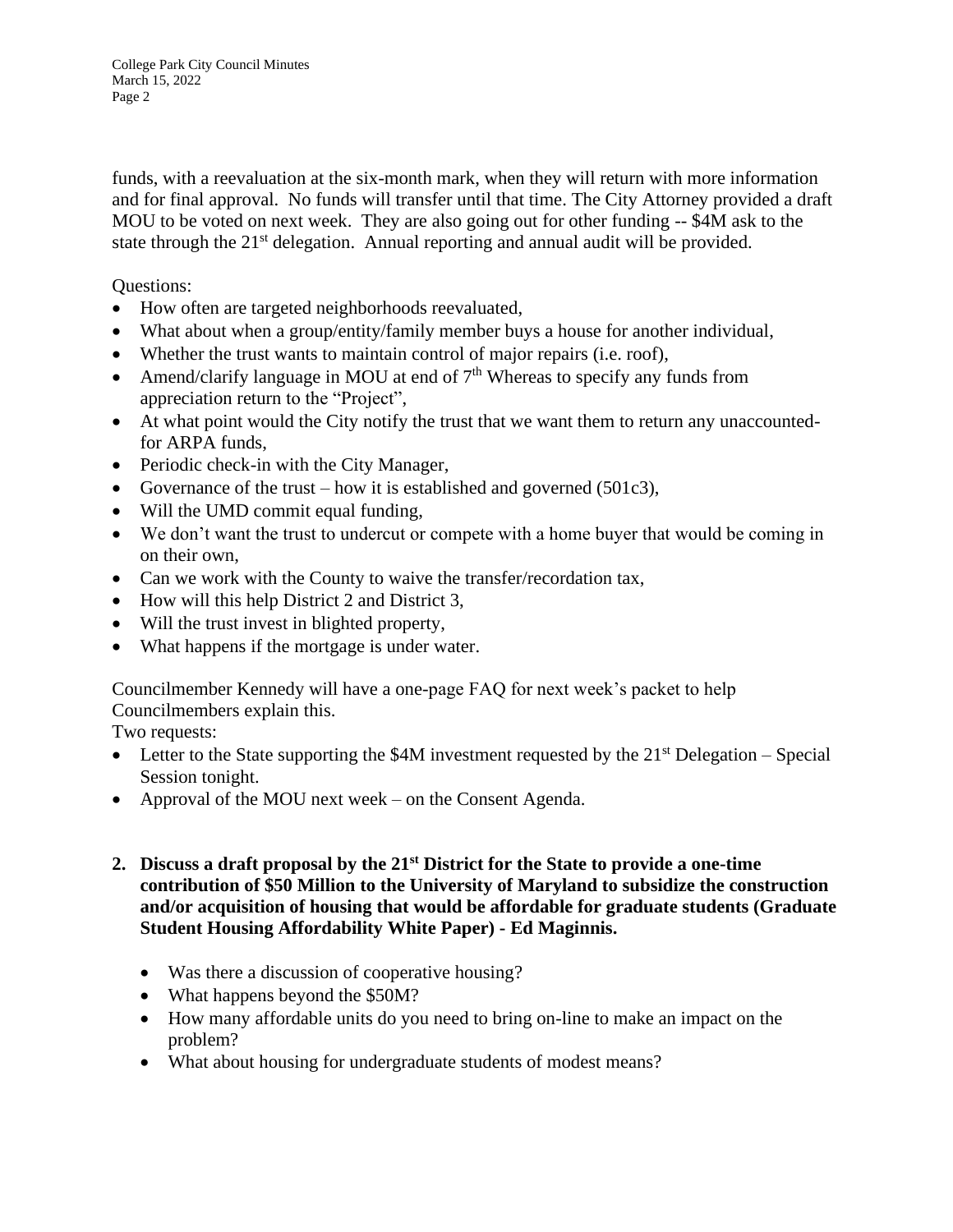*See Special Session minutes for:*

- *22-G-53 Approval of a Letter to the general assembly in support of an allocation of \$4M to the Community Preservation Trust that the 21st delegation has requested.*
- *22-G-52 Approval of a Letter of support to the general assembly in support of the request for \$50M for affordable graduate student housing.*

# **3. Discussion of proposed Rules and Regulations for City Parks and Playgrounds.**

Bob Ryan, Director of Public Services, with research done by DPW. The proposal is to amend Chapter 148 to incorporate rules and regulations for City parks and playgrounds, and to remove outdated language in that chapter of the Code. If we get a complaint, a Code Enforcement Officer accompanied by a contract police officer would investigate and attempt to get compliance. The goal is to get compliance, not to cite. Discussion:

- Lighting at the Basketball court on Calvert Road?
- What are the rules about amenities?
- Does the definition of smoking materials include vaping?
- Concern expressed about criminalizing homelessness: the hope is that we don't focus just on enforcement should that happen. Utilize 2-1-1 to make sure people have access to services.
- Would this apply to all City parks? Not the Dog Park it has unique rules that will be accommodated.

Move forward to revise Chapter 148; return in about a month for introduction.

## **4. Review of amendments to Resolution 22-R-03: A resolution amending the guidelines for the College Park New Neighbors Homeownership Grant program (follow-up from February 8 meeting)**

Ms. Schum provided a review of where we left off in February. The goal of the existing program is homeownership, not affordability. The proposed amendment moves in the direction of a "live near your work" type of program, which is more transportation related. The purpose of staff bringing this forward was to try to spend more of the budgeted program funds. The main problem we have encountered is the lack of supply of eligible homes, which is why the staff proposes to remove that restriction. Funding for the program is allocated annually in the budget and is available on a first come-first serve basis. Council can reauthorize additional funds if they run out. Clarification that our lien is in second position behind the mortgage. If they go into default, we can attach against their property tax, which protects the City.

Councilmember Adams suggested there could be a way to say that a certain amount of funding is available in different parts of the year.

Councilmember Kabir prefers to keep the language simple and revisit it in 6 months.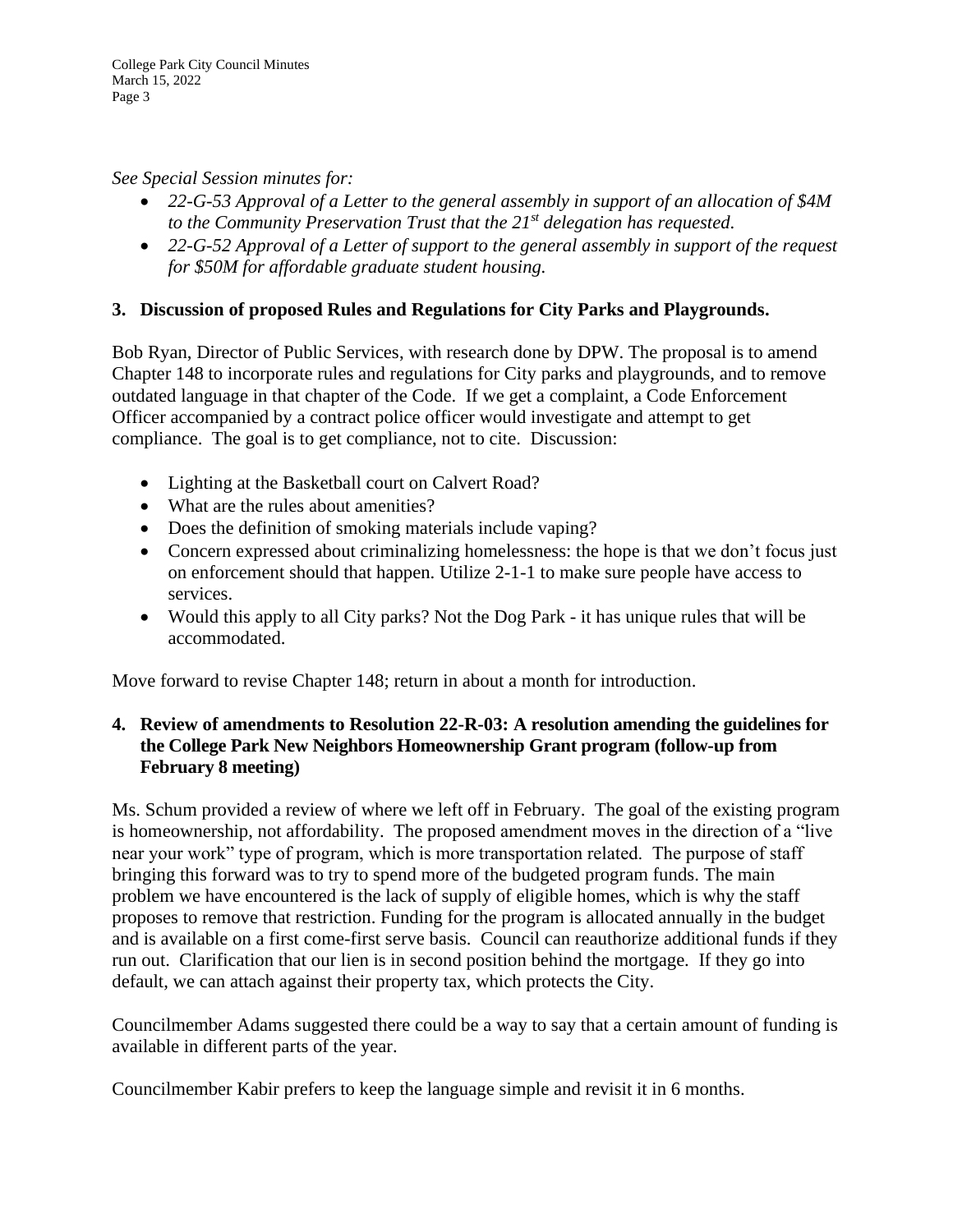Councilmember Esters prefers to maintain the eligibility criteria and is concerned we could end up with people who don't necessarily need the money.

Councilmember Whitney thinks its OK to encourage people to live near their work and to meet more than one goal.

Councilmember Rigg thinks we would be making a mistake to make the program more complicated. He prefers the staff proposal.

Councilmember Kennedy supports staff proposal.

Councilmember Mackie wants some kind of eligibility on the \$5K, but maybe not as defined as Councilmember Adams' proposal. We want to help those that need help.

Ms. Schum clarified the goal of the program was to increase owner occupancy. It was not a firsttime homebuyer or live near your work program. The program was developed for the unique situation of a college town that was trending toward rentals. The CPCUP program is a live near your work program. The Community Housing Trust is an affordability program. The City's program was funded at \$50K in FY 22 and proposed for \$75K in FY 23.

Councilmember Adams suggested adding the designation of a local historic district for the \$10K grant to target Old Town. Mayor Wojahn suggested a certain percentage of properties are currently registered as rentals which would add Crystal Springs. Yes, this was generally agreeable. Planning will monitor the rental occupancy rate per neighborhood on a quarterly basis.

\$10K category is OK: Staff recommendation plus the added element above if 50% of homes are rental.

Straw poll on the \$5K: Option 1: Making available to everyone (2) OR Option 2: Live/work option (5) Proceed with Option 2 - Live, work in College Park, using current language (not the discovery district), or go to school at the UMD. Bring that motion forward next week to the Consent agenda.

[Motion to extend meeting Adams/Kennedy, 7-0, at 10:30 p.m.]

## **5. Review of Legislation:**

HB 1259/SB 871 Accessory Dwelling Unit Authorization and Promotion Act: Discussed but decided not to take a position. Maryland Matters article in support but MML was opposed. Get community and staff input before moving forward. Revisit.